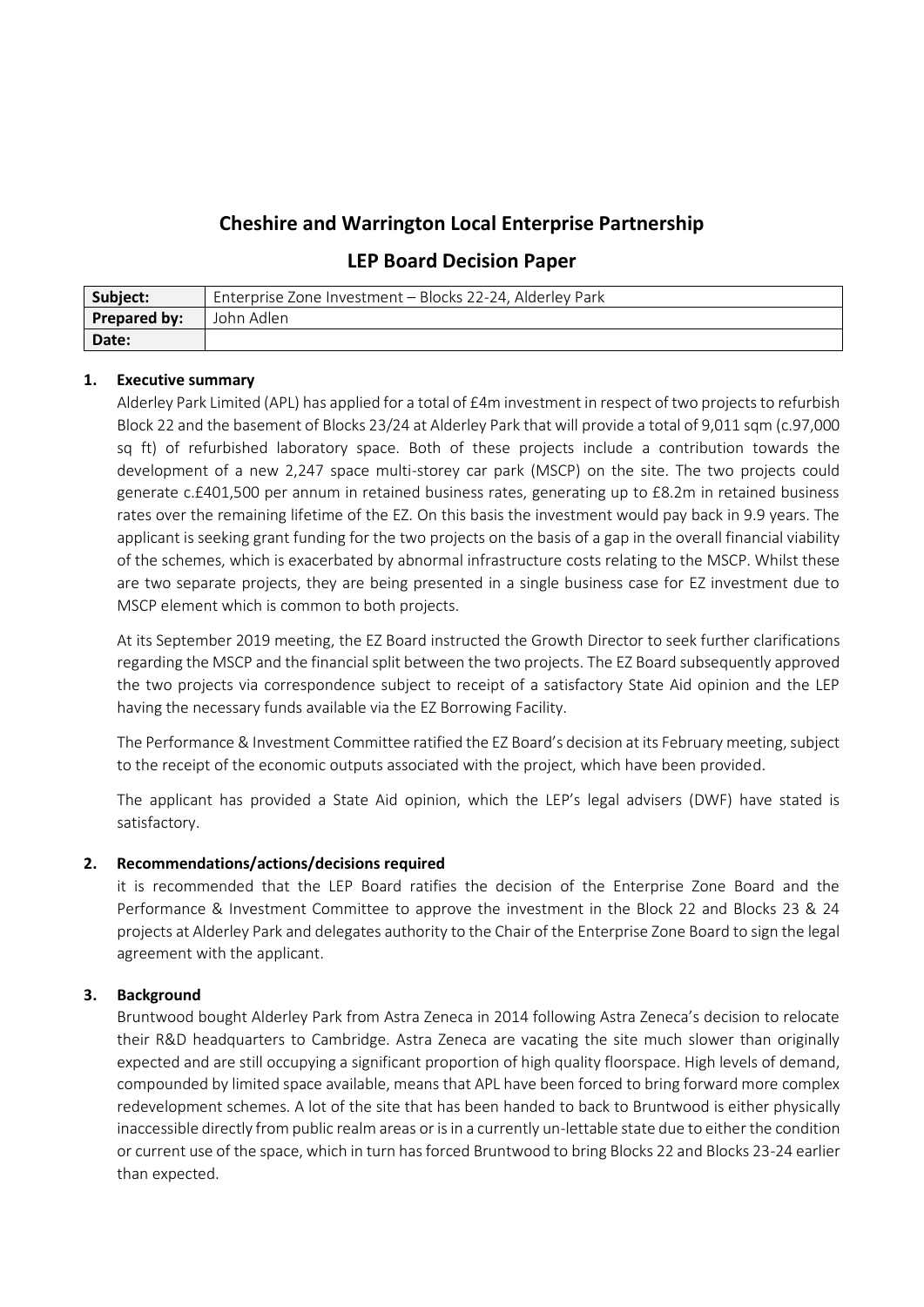### **4. Scheme proposal**

Alderley Park Limited (APL) has applied for a total of £4m investment in respect of two projects to refurbish Block 22 and the basement of Blocks 23/24 at Alderley Park that will provide a total of 9,011 sqm (c.97,000 sq ft) of refurbished laboratory space. Both of these projects include a contribution towards the development of a new 2,247 space multi-storey car park (MSCP) on the site.

The two projects to redevelop Block 22 and Blocks 23 & 24, will sees the refurbishment of an ex-invivo space to modern laboratory facilities with the capacity to be either chemistry or biology. The initial scope of the project will see a comprehensive strip out of what is currently heavily cellurised buildings. Once this is complete, the intention is to fit out Block 22 to an enhanced shell and core to enable future customers to shape their own labs as they see appropriate. Blocks 23 & 24 would be completed to fully formed labs on a speculative basis.

The two projects will provide a mix of small, medium (2,000‐5,000 sq ft units) in Blocks 23/24 and larger (10,000 sq ft) biology and chemistry labs and associated write up space in Block 22. Enquiries at Alderley Park range from 100 to 60,000 sq ft and around 40% could be accommodated within the space proposed within these two projects, supporting demand for the projects and the applicant's confidence that the space will let quickly.

The delivery of these projects is contingent of the delivery of a new Multi Storey Car Park (MSCP). The relocation of Royal London onto Alderley Park has meant a significant reduction in the number of available car parking spaces on site. The new multi storey car park will deliver 2,247 spaces. Without the car park, it is highly unlikely that the proposed schemes could be delivered successfully. The MSCP is required to facilitate anticipated employee growth at Alderley Park over the next three years. There are currently 2,500 spaces catering for 2,000 staff, but 6,000 employees are anticipated over the next 3‐ years. Without the new 2,247 space MSCP, the ability to attract and retain businesses and staff at Alderley Park, and continue its successful delivery of new space is severely constrained.

Completing these separate projects would significantly assist in delivery the objectives for the site, which primarily include assisting in the target of 75,000 sq ft of science lettings per annum. Block 22 will specifically deliver labs & write up space of c. 11,000 sq ft, whilst 23 & 24 will deliver small to medium biology labs from 2,000 sq ft to 5,000 sq ft.

## **5. Timescales**

Construction of the two schemes and the MSCP will commence in 2020 and are due to complete in 2022.

| <b>Project Item</b>          | <b>Block 22</b> | <b>Blocks 23-24</b> | <b>Total</b> |
|------------------------------|-----------------|---------------------|--------------|
| Costs                        |                 |                     |              |
| <b>Construction Costs</b>    | 9,254,798       | 7,140,223           | 16,395,021   |
| <b>MSCP Costs</b>            | 1,200,000       | 900,000             | 2,100,000    |
| Developer's Profit           | 1,529,698       | 1,012,387           | 2,542,085    |
| <b>Total Costs</b>           | 11,984,496      | 9,052,610           | 21,037,106   |
| Revenue                      |                 |                     |              |
| <b>Net Development Value</b> | 10,197,990      | 6,749,249           | 16,947,239   |
| Surplus/Gap                  |                 |                     |              |
| Gap                          | -1,786,507      | $-2,303,362$        | -4,089,869   |

## **6. Financial summary**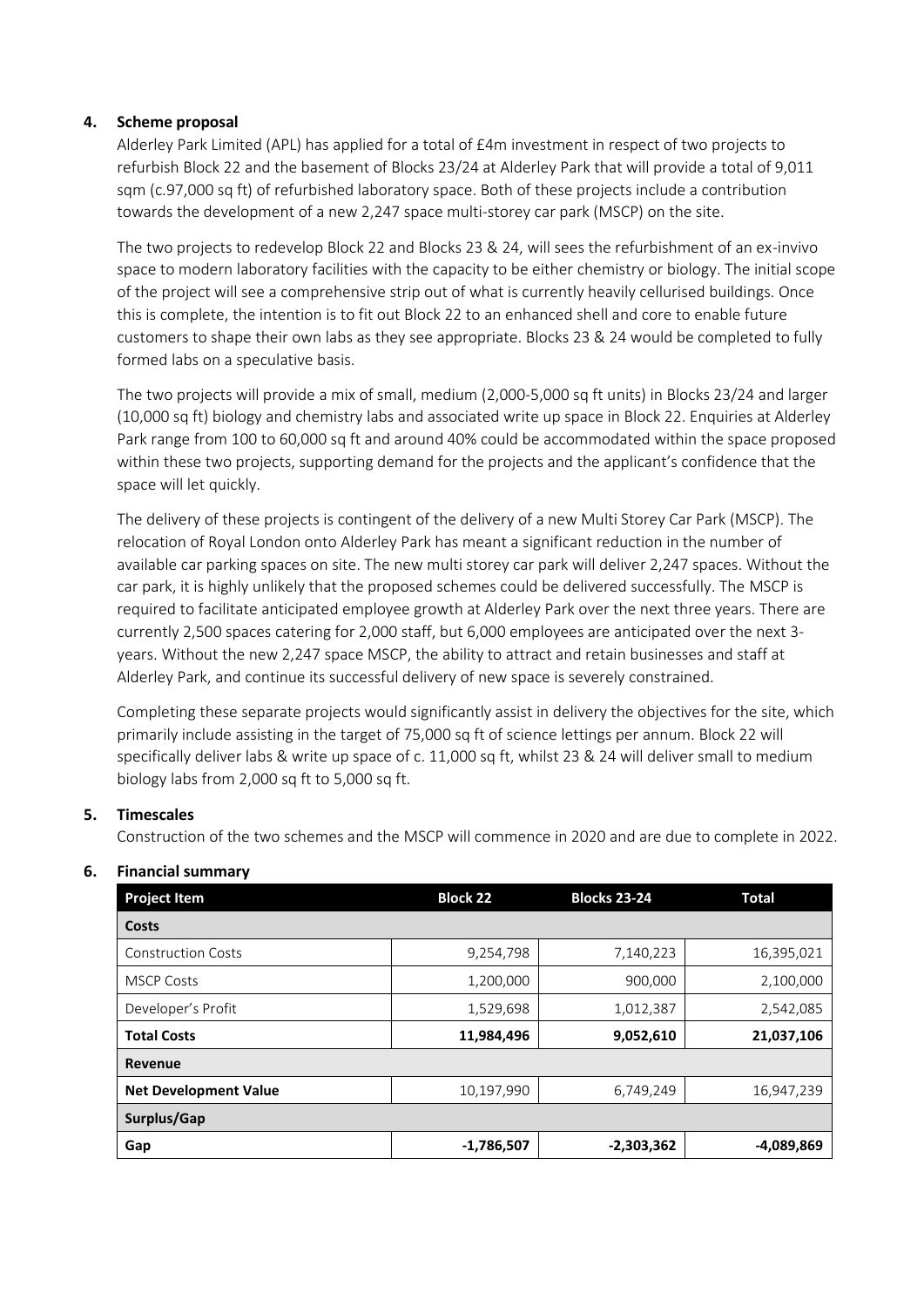The financial summary of the projects set out above shows a viability gap across the two projects of £4m. The initial financial appraisal of the schemes showed a 'gap' £5.97m, but this was reduced through negotiation with the applicant in order to meet the LEP's maximum 10-year payback period for EZ investments. The 'gap' is based on APL's requirement to meet its minimum internal rate of return of 15% (although this is now reduced due to the negotiation with the LEP). Cushman & Wakefield are satisfied with the cost and value assumptions provided by APL, although they note that further design work is required, which may push costs up. The LEP will cap its investment at £4m with any cost overruns being carried by APL.

The table below shows the estimated retained business rates from the two projects and the MSCP by Bruntwood and Cushman & Wakefield, which vary significantly. This was due to an overestimation on the uplifted rateable for Blocks 22-24, the inclusion of ineligible schemes such as Royal London, but also a significant variation in the estimation of retained business rates from the MSCP, with comparable MSCPs ranging from £135 per space to £600 per space. In addition, Cushman & Wakefield argued that only the car parking spaces directly attributed to Blocks 22-24 should be included in the estimation of retained business rates. Following negotiations between the LEP and Bruntwood and discussions with Cushman & Wakefield a revised estimation of retained business rates was agreed, which is shown in the final column.

| Project             | <b>Bruntwood Estimate of</b><br><b>Annual Retained</b><br><b>Business Rates (£)</b> | <b>Cushman &amp; Wakefield</b><br><b>Annual Estimate of</b><br><b>Retained Business Rates</b><br>(E) | <b>Agreed Estimate of</b><br><b>Annual Retained</b><br><b>Business Rates (£)</b> |
|---------------------|-------------------------------------------------------------------------------------|------------------------------------------------------------------------------------------------------|----------------------------------------------------------------------------------|
| Block 22            | 270,000                                                                             | 252,000                                                                                              | 252,000                                                                          |
| <b>Blocks 22-24</b> | 75,000                                                                              | -                                                                                                    |                                                                                  |
| <b>MSCP</b>         | 750,000                                                                             | 19,200                                                                                               | 149,549                                                                          |
| Royal London        | 200,000                                                                             |                                                                                                      |                                                                                  |
| <b>Total</b>        | 1,295,000                                                                           | 271,200                                                                                              | 401.549                                                                          |

Overall, we have taken Cushman & Wakefield's more conservative estimates of retained business rates, to err on the side of caution. However, we have agreed to include all of the retained business rates arising from the MSCP as the LEP investment will 'enable' the construction of the whole car park. On this basis the EZ investment of £4m would pay back in 9.9 years.

## **7. Value for money**

Following negotiation, the 'ask' from APL has been reduced to from £6m to £4 million in order to ensure an acceptable payback period to the EZ and provide good value for money to the LEP. APL have confirmed that the remaining funding shortfall will be met from APL resources drawing on either its bank facilities or via additional shareholder equity, which will result in a lower Internal Rate of Return and demonstrates a genuine willingness to deliver the scheme on behalf of the applicant. Cushman & Wakefield report that the project provides medium to good value for money in terms of cost per job created following the reduction in the 'ask' from £6 to £4m. The project can also demonstrate delivery of wider benefits in the form of local spend, collaboration, skill development and enhanced market profile and confidence.

#### **8. Benefits**

The benefits associated with the investment case are set out in the table below.

| <b>Benefit</b>                               | Quantum |
|----------------------------------------------|---------|
| New commercial floorspace (sq ft)            | 97,000  |
| Brownfield land reclaimed (ha)               | N/A     |
| Number of new businesses attracted to the EZ | 15-30   |
| Number of new permanent jobs created         | 300     |
| Number of temporary construction jobs        | 331     |
| Gross Value Added (£)                        | 18m     |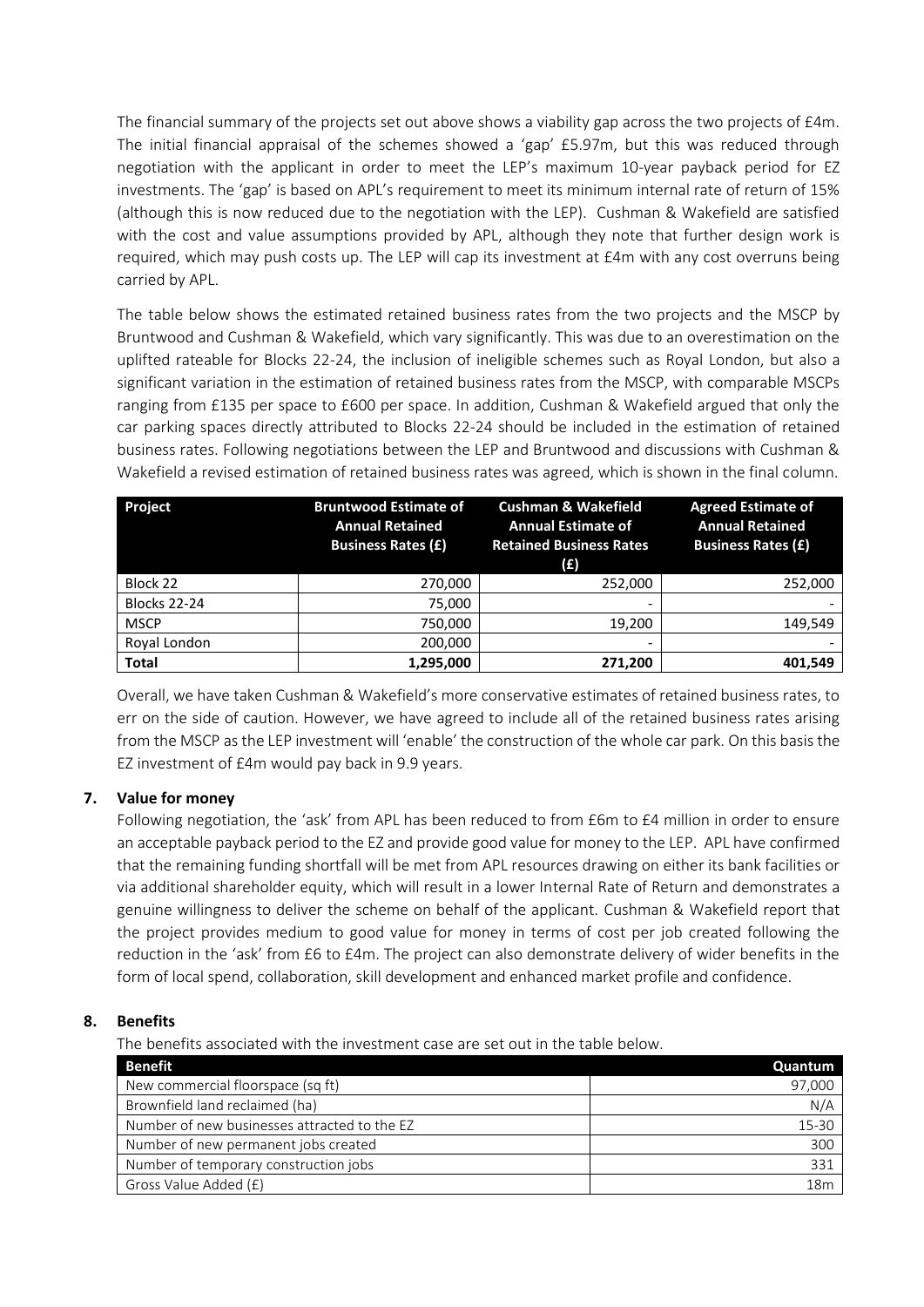| Annual retained business rates $(E)$ |  |
|--------------------------------------|--|
| Total retained business rates (£)    |  |
| Private sector leverage (£)          |  |

## **9. Risk analysis**

The following key risks are associated with this proposal:

| <b>Risk</b>      |                                                                                                                      | Impact                                                                                                                                                                       | Likelihood | <b>Mitigation</b>                                                                                                                                                                                                                                                                                                                                            |
|------------------|----------------------------------------------------------------------------------------------------------------------|------------------------------------------------------------------------------------------------------------------------------------------------------------------------------|------------|--------------------------------------------------------------------------------------------------------------------------------------------------------------------------------------------------------------------------------------------------------------------------------------------------------------------------------------------------------------|
| 1.               | Estimated level of<br>retained business<br>rates not<br>achieved.                                                    | Impacts on LEP's ability to repay<br>debt, could lead to default on<br>loans and reputational damage.                                                                        | Moderate   | LEP policy of only investing half of estimated<br>retained business rates provides headroom if<br>retained business rates are lower than<br>estimated. We have adopted Cushman &<br>Wakefield's much lower estimates of<br>retained business rates from the two<br>projects.                                                                                 |
| 2.               | Developers do not<br>deliver projects on<br>time or on<br>budget.                                                    | Delays in completion of<br>schemes would impact on level<br>of retained business rates,<br>whilst budget overruns would<br>further increase the viability<br>gap on schemes. | Moderate   | Bruntwood are an established national<br>developer with a strong track record of<br>developing at Alderley Park. They have<br>recently entered into a new £350m joint<br>venture with Legal & General. EZ investment<br>is capped, any cost-overruns are met by the<br>applicant. We build long-stop start and<br>completion date into our legal agreements. |
| $\overline{3}$ . | Schemes do not<br>achieve practical<br>completion,<br>which does<br>not trigger the<br>payment of<br>business rates. | Would impact on the ability of<br>the LEP to repay funding.                                                                                                                  | Moderate   | Track record of the developer and a longstop<br>completion date set within the<br>legal agreement, with clawback penalties for<br>under-performance.                                                                                                                                                                                                         |
| 4.               | Developers deploy<br>rate mitigation<br>schemes to avoid<br>empty rates.                                             | Could reduce empty<br>rates payable to 25%, would<br>impact on the ability of the LEP<br>to repay borrowing.                                                                 | Low        | A 'no rate mitigation' clause built into the<br>EZ investment legal agreement, which<br>means that developers cannot mitigate their<br>empty rates liabilities.                                                                                                                                                                                              |
| 5.               | Schemes do not<br>attract occupiers.                                                                                 | Limited impact as<br>developers/landlords still have<br>to pay empty rates                                                                                                   | Moderate   | Applicant has demonstrated that occupiers<br>are currently being turned away or<br>directed to unsuitable space due to the lack<br>of existing supply.                                                                                                                                                                                                       |
| 6.               | Investments<br>are not deemed<br>to be State Aid<br>compliant.                                                       | Limited impact as the risk on<br>State Aid sits with the<br>developer                                                                                                        | Moderate   | Provision of a State Aid opinion as part of the<br>legal agreement, which is assessed by the<br>LEP's legal advisers. Clawback provisions in<br>the legal agreement are triggered by any<br>breach of State Aid.                                                                                                                                             |

## **10. Independent appraisal**

Cushman & Wakefield have undertaken an independent technical appraisal of the proposed investment which notes that:

- (a) The projects demonstrate a good strategic fit with the overarching Cheshire Science Corridor Development and Investment Strategy, the site‐specific Development Plan for Alderley Park and a number of wider local and national strategies for economic growth.
- (b) There is a clear demand for the projects, although market evidence is limited, the applicant has demonstrated that occupiers are currently being turned away or directed to unsuitable space dues to the lack of existing supply. A vacancy schedule indicates c.50,000 sq ft of currently available space across Alderley Park is spread across a number of buildings and reported to be of low quality and therefore difficult to let. A schedule of enquires has been provided demonstrating interest from 51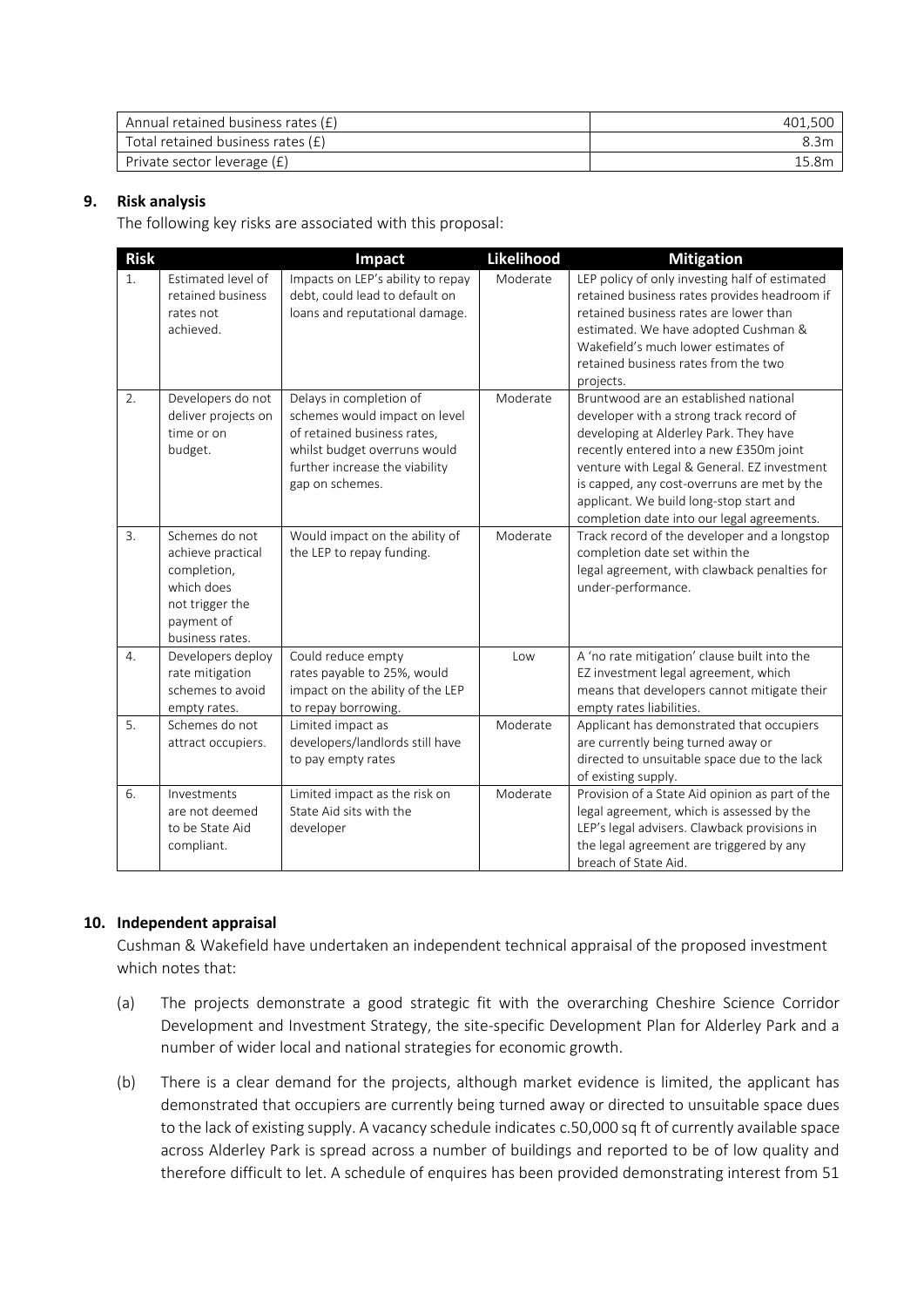businesses for c.330,000 sq ft of bioscience (laboratory and office) and tech/office space at Alderley Park over the next two years – over 6 times the existing available supply.

- (c) The applicant has over-estimated both the job and GVA outputs from both projects, applying higher job densities applicable to general office space to the projects. However, even when Cushman & Wakefield apply lower job densities for laboratories, the projects still represent medium to good value for money in terms of job creation and GVA relative to the EZ ask.
- (d) The applicant estimates that the projects would generate c.£1.3m per annum in retained business rates, which would provide a payback of 4.6 years. However, Cushman & Wakefield have tested this and found it to represent a significant overestimation including counting the retained business rates from Royal London. Cushman & Wakefield's estimate, when accounting for the whole of the MSCP is £401,500 per annum, which would increase the payback to 9.9 years (based on full occupancy). This is on the cusp of acceptable payback period for the LEP. Cushman & Wakefield note that this represents a risk to the investment and could limit the opportunity to invest in other 'better value' projects. However, it should be noted that it is difficult at this stage to estimate the likely Rateable Value of the MSCP. Cushman & Wakefield have based their assessment of the MSCP on a comparable from an MSCP in Macclesfield of £135 per space. The applicant has used a range of comparables from Wilmslow, Alderley Edge and Knutsford that range from £300-600 per space.
- (e) In terms of delivery, the site is in the freehold ownership of the applicant and is understood to have received planning consent for the proposed scheme and a clear and appropriate delivery strategy is in place. Bruntwood SciTech (the controlling entity of APL) is an established property developer and manager with extensive experience of refurbishment projects of a similar scale and value proposed, including early and ongoing projects at Alderley Park.
- (f) The State Aid legal opinion provided by Addleshaw Goddard (dated 20 May 2019) considers the funding request to be compliant under Article 26 of the GBER (Investment Aid for Local Infrastructure). Aid intensity is within the 50% allowance of eligible costs and a case is made for including the MSCP as critical to 'research infrastructure'. Cushman & Wakefield have raised concerns that the €20m per infrastructure project investment cap would be exceeded (totalling €22.9m) when the refurbishment of the two blocks and MSCP are considered together.

## **11. State Aid**

Addleshaw Goddard have provided a State Aid opinion on behalf of Bruntwood, which has been reviewed by DWF, the LEP's legal advisers. DWF have stated that the State Aid opinion provided by Addleshaw Goddard, which is that the two projects are justifiable under Article 26 GBER (investment aid for research infrastructures) is satisfactory. However, they have also recommended that a "back-up" argument is also applied under Article 56 (aid for local infrastructures) GBER if there is any doubt as to whether the two projects actually qualify as research infrastructure. Bruntwood have confirmed via email that they will apply the Article 56 route as a back-up State Aid justification.

#### **12. Investment agreement**

An Investment Agreement has been drawn up by DWF acting for the LEP and Addleshaw Goddard acting for the applicant and a Term Sheet setting out the key commercial terms in the legal agreement is set out in **Appendix A**.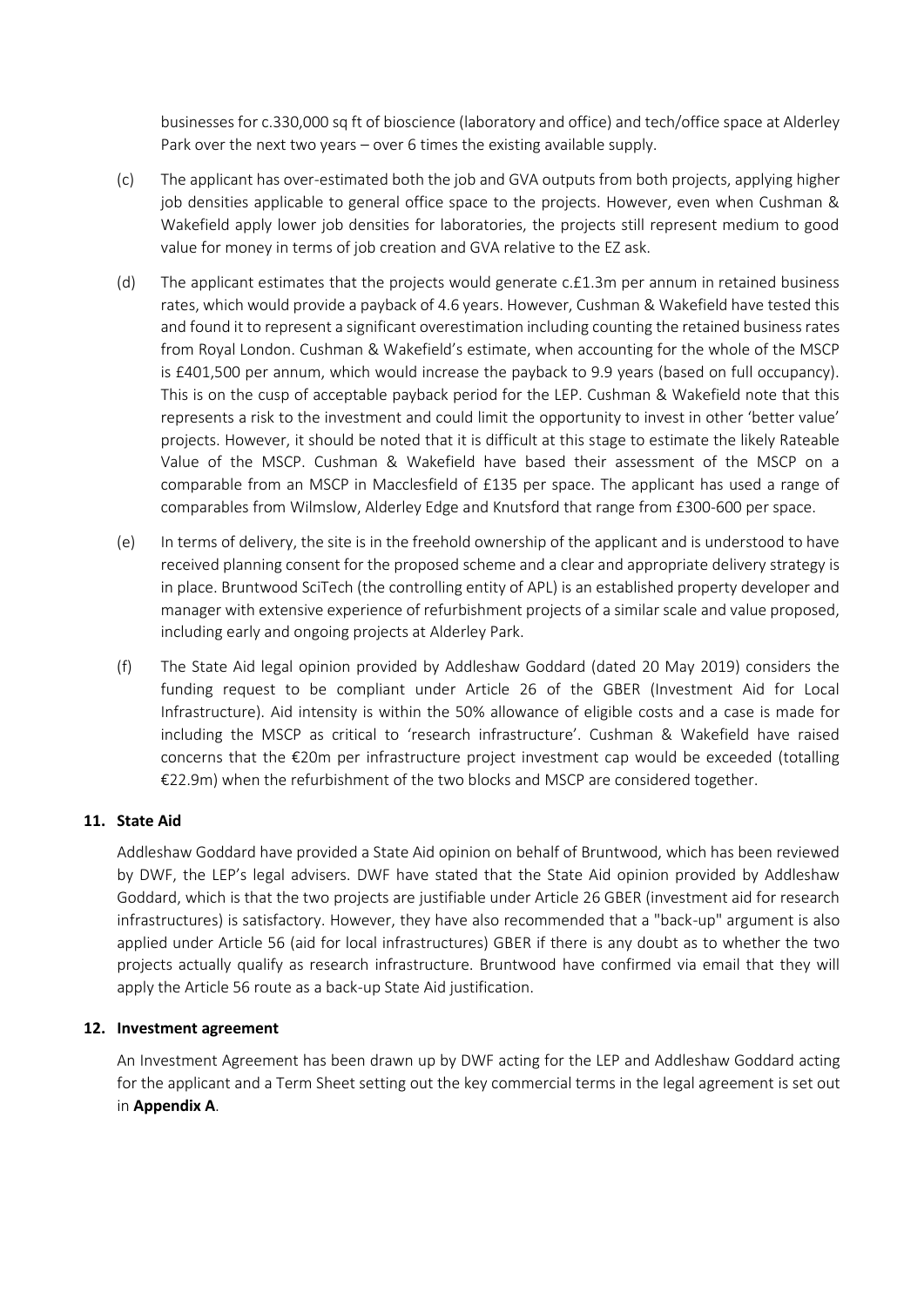#### **13. Funding**

The investment will be funded through the EZ Borrowing Facility established with Cheshire East Council which will be repaid through the retained business rates generated.

#### **14. Conclusions and recommendations**

The two projects for Block 22 and Blocks 23 & 24 at Alderley Park approved by the EZ Board and the Performance & Investment Committee represents a good investment for the Enterprise Zone. The projects provides a clear fit with the vision, strategic objectives and investment priorities set out in the EZ Development and Investment Strategy and provides a good ROI in terms of retained business rates and wider economic benefits to the Cheshire Science Corridor and sub-region.

On this basis, it is recommended that the LEP Board ratifies the decision of the Enterprise Zone Board and the Performance & Investment Committee to approve the investment in the Block 22 and Blocks 23 & 24 projects at Alderley Park and delegates authority to the Chair of the Enterprise Zone Board to sign the legal agreement with the applicant.

#### **15. Appendices**

Appendix A – Investment Term Sheet Appendix B – Business Case Appendix C – Technical Appraisal Appendix D – EZ Board Paper Appendix E – EZ Board Clarifications Paper